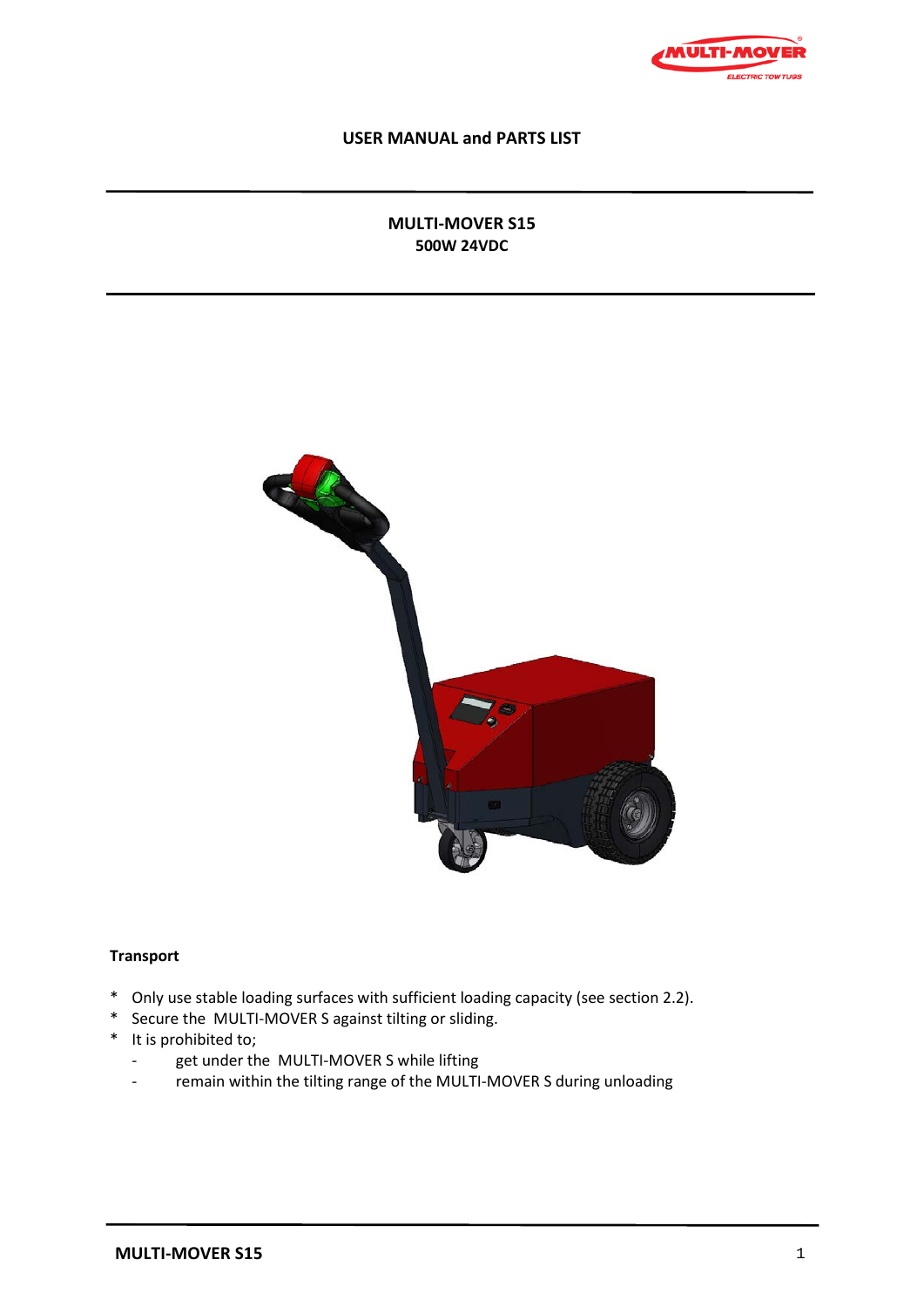

### **Contents**

| Chapter 1                |     | INTRODUCTION / WARRANTY / DEFINITIONS /           |    |
|--------------------------|-----|---------------------------------------------------|----|
|                          |     | <b>SAFETY SYMBOLS</b>                             | 3  |
| Chapter 2                |     | <b>TECHNICAL DESCRIPTION</b>                      | 4  |
|                          | 2.1 | Designation, identification and description       | 4  |
|                          | 2.2 | <b>Technical information and dimensions</b>       | 4  |
|                          | 2.3 | Packaging, loading / unloading, towing, recycling | 5  |
| Chapter 3                |     | <b>SAFETY REGULATIONS</b>                         | 6  |
| Chapter 4                |     | <b>PREPARATION</b>                                | 9  |
|                          | 4.1 | Application                                       | 9  |
|                          | 4.2 | Operator                                          | 9  |
|                          | 4.3 | Responsibility operator                           | 10 |
|                          | 4.4 | Inspection prior to putting into operation        | 10 |
| Chapter 5                |     | <b>USE</b>                                        | 10 |
|                          | 5.1 | General                                           | 10 |
|                          | 5.2 | Regulations for use                               | 11 |
|                          | 5.3 | Operation                                         | 12 |
|                          | 5.4 | <b>Batteries</b>                                  | 14 |
|                          | 5.5 | Coupling trailer(s)                               | 16 |
| Chapter 6                |     | <b>MAINTENANCE</b>                                | 16 |
|                          | 6.1 | Inspection                                        | 16 |
|                          | 6.2 | Lubrication and maintenance diagram               | 16 |
|                          | 6.4 | Cleaning                                          | 17 |
|                          | 6.5 | Taking out of operation                           | 17 |
|                          | 6.6 | Annual maintenance                                | 17 |
| Chapter 7                |     | <b>ENVIRONMENT</b>                                | 18 |
| Chapter 8                |     | <b>FAILURES</b>                                   | 19 |
| Chapter 9                |     | <b>PARTS</b>                                      | 19 |
| Chapter 10               |     | <b>DECLARATION OF CONFORMITY</b>                  | 20 |
| Appendixl<br>Appendix II |     | Exploded view                                     |    |
|                          |     | User manual battery charger                       |    |

### **Multi-Mover Europe B.V.**

www.multi-mover.eu T +31 24 744 00 70 F +31 24 890 17 90 T +49 2841 999 8083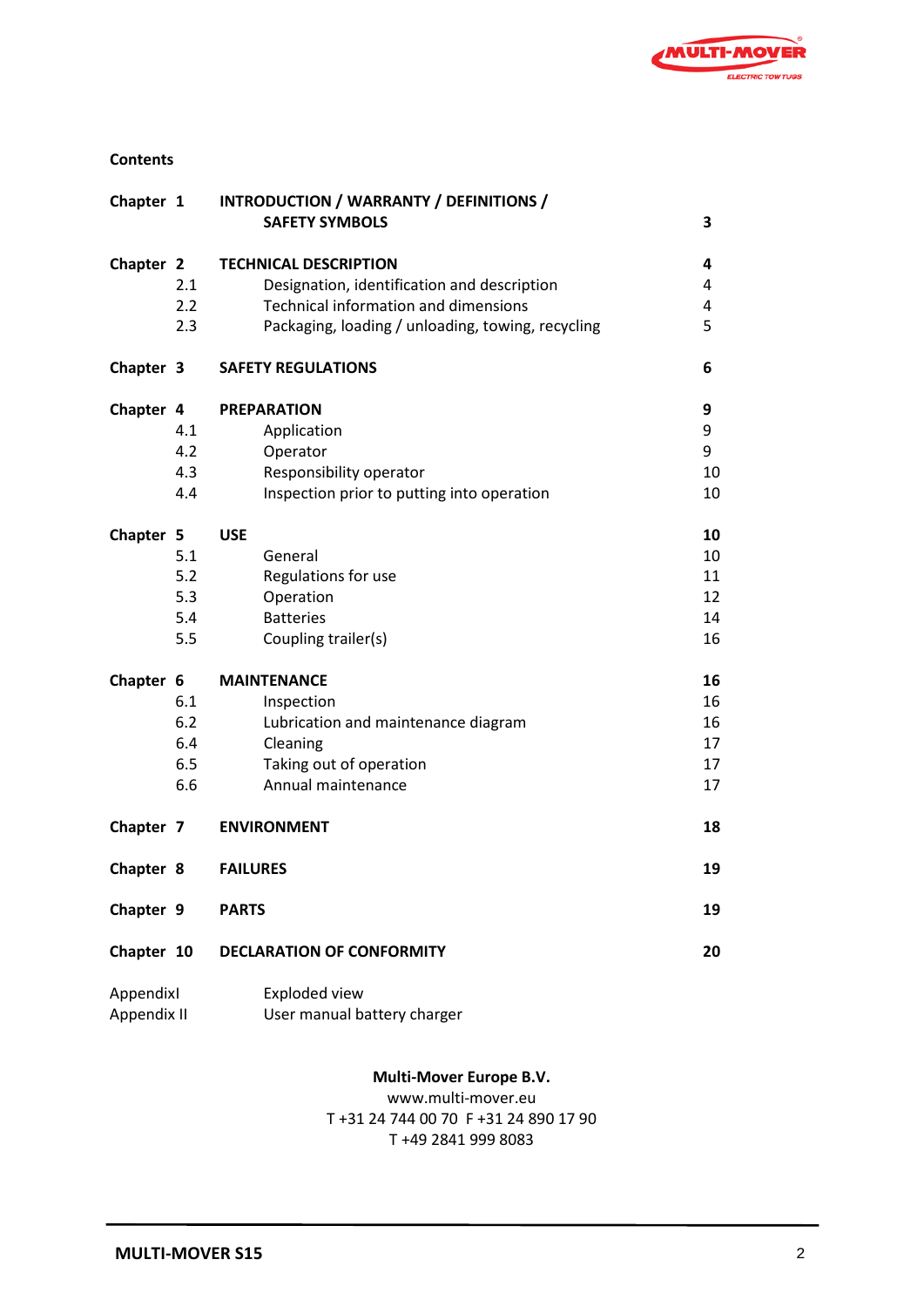

# **1 INTRODUCTION / WARRANTY / DEFINITIONS / SAFETY SYMBOLS**

You have made the right decision, by purchasing the Multi-Mover S15.

You are now in the possession of an excellent tool that has been constructed and produced with the greatest care.

You will profit the most from this investment, if you carefully observe the safety, user and maintenance instructions provided in this user manual.

The user manual should be made available to the user of the Multi-Mover S and must be present at the Multi-Mover S15 when it is being used. The user manual must have been read by anyone working with/at the Multi-Mover S15, and the instructions must be observed.

#### **Warranty**

Multi-Mover Europe BV will not assume responsibility for the goods it produced and the services it supplied. Warranty can only be claimed if the client has made an immediate complaint and Multi-Mover Europe BV has been given the opportunity to investigate the complaints and correct possible faults. Multi-Mover Europe BV provides a warranty on its products in relation to materials and construction defects. In case of defects as described above, Multi-Mover Europe BV shall undertake to provide the parts manufactured by them for free, within the period of one year after delivery.

To occasions, different warranty conditions apply. Multi-Mover Europe BV will not be liable for damage and indirect damage as a result of natural disasters, operational errors, lack of skilful maintenance and any other use than described below.

The liability of Multi-Mover Europe BV will also terminate as soon as you or a third party performs work, such as adaptations or extensions, to the machine, without our written permission. The warranty conditions only apply if a defect, after investigation by the manufacturer, is recognized as such.

At Multi-Mover Europe BV we continuously try to improve our products and service. That is why we reserve the right to change the specifications stated in this user manual at any required moment and without prior notice.

#### **Definitions**

In this user manual we use the following definitions:

| Operator:             | The person who drives, controls and supervises the operation of the<br>Multi-Mover S15 and is able to start and stop it, etc.<br>It is the company's responsibility to make sure that the operator is suffi-                                                                                 |
|-----------------------|----------------------------------------------------------------------------------------------------------------------------------------------------------------------------------------------------------------------------------------------------------------------------------------------|
|                       | ciently trained.                                                                                                                                                                                                                                                                             |
| Dangerous areas:      | The area surrounding the Multi-Mover S where people may get injured.                                                                                                                                                                                                                         |
| Maintenance mechanic: | The person who is completely familiar with the Multi-Mover S, is able to<br>adjust the safety devices and to maintain the Multi-Mover S.<br>The maintenance mechanic is familiar with the functionalities, safety<br>standards and was trained to maintain the Multi-Mover S. It is the com- |
|                       | pany's responsibility to make sure that maintenance staff has been suffi-<br>ciently educated and trained.                                                                                                                                                                                   |
| #                     | Optional different                                                                                                                                                                                                                                                                           |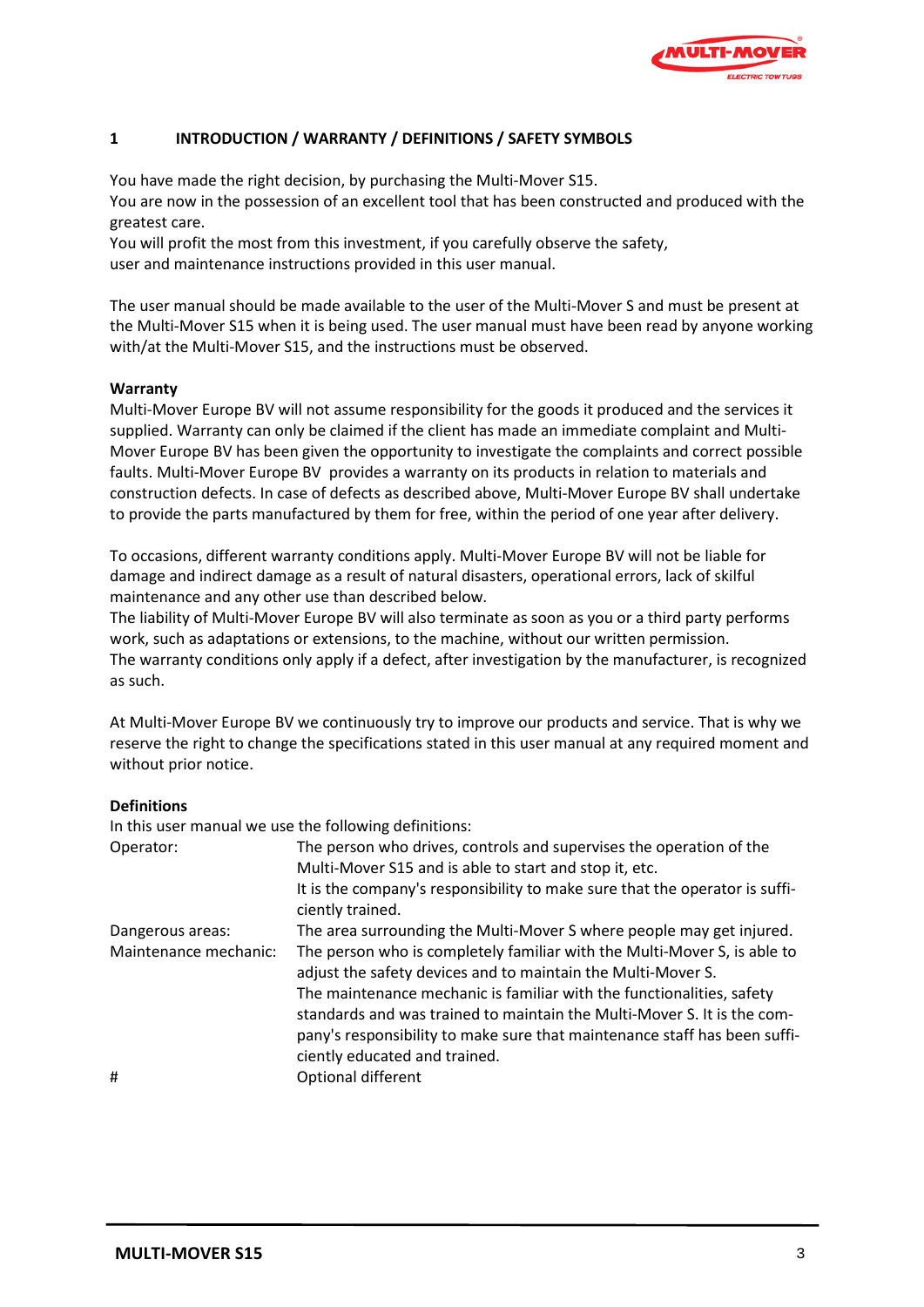

### **Safety symbols**

On various places on the Multi-Mover S15 you will find standardized safety symbol stickers as displayed to the right.

The upper part warns against a general or particular hazard.

The lower part indicates what type of hazard is being warned against and will explain what you must do.



### **2 TECHNICAL DESCRIPTION**

#### **2.1 Designation, identification and description**

Designation : MULTI-MOVER S15

Identification : type plate on the encasing

- Description : vehicle on two drive wheels and a swivel wheel
	- : suitable as towing device, optionally provided with an upward and downward moving coupling point, for instance, in order to couple the pole of a trailer and possibly to lift it.
		- : drive while walking, by using the driving switches on the steering handle

#### **Accessories**

The following parts are delivered separately with the vehicle: The vehicle's operation manual Manuals for possible options

# **2.2 Technical information and dimensions (see type plate on Multi-Mover)**

**\_\_\_\_\_\_\_\_\_\_\_\_\_\_\_\_\_\_\_\_\_\_\_\_\_\_\_\_\_\_\_\_\_\_\_\_\_\_\_\_\_\_\_\_\_\_\_\_\_\_\_\_\_\_\_\_\_\_\_\_\_\_\_\_\_\_\_\_\_\_\_\_\_\_**

#### PUSH AND PULL FORCE 1,500 KG

- Weight 150 kg
- Length 59 cm
- Width 48 cm
- Height 114 cm
- Engine power 500 watts 24VDC, maintenance-free
- 2 x 12-volt 70 Ah batteries, maintenance-free, AGM lead
- acid
- Charger 24 volts 8A, internal
- Push and Pull 1,500 kg, 900 newton horizontal traction
- Solid rubber tires Continental SC10 10 cm width, 4-inch
- rims, normal profile
- Solid-rubber swivel castor, ∅ 125 mm
- Ergonomic tiller head with emergency stop, belly button
- Tiller head can fold out
- Potentiometer for continuously adjustable maximum speed
- to 5 km/h
- Battery display
- Minimum speed is 0.3 km/h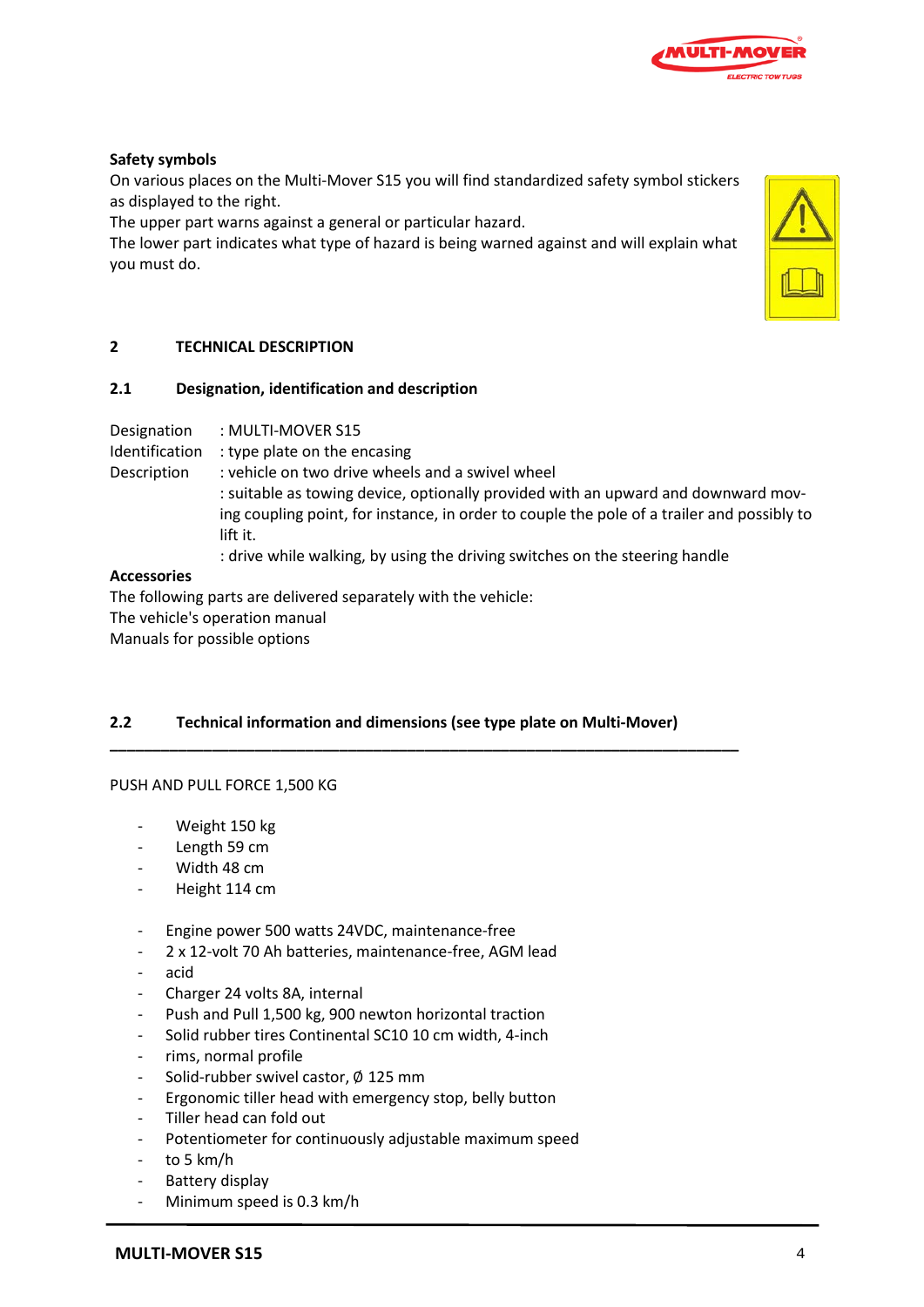

- Coupling height between 10 and 50 cm
- Work area: 7 to 8 km
- Operating time: 4-5 workdays

Always supplied with 2 batteries (in the drive box), internal charger and coupling.

# **2.3 Packaging, loading / unloading, towing, recycling**

## **Packaging**

The Multi-Mover S15 is secured with straps on support beams on a pallet, surrounded by a protective cardboard box.

### **Removing the packaging**

Remove the clamping strips at the wheels. Avoid injury and damage as a result of incorrect placement of the lift truck's lift forks.

### **Loading and unloading**

If the Multi-Mover S15 has to be moved by means of a lift truck, the lift forks must be placed at the heaviest part at the rear of the Multi-Mover S15, between the 2 large wheels.

### **Towing**

Caution! Avoid serious damage to the drive, the Multi-Mover S may only be moved or towed if the hand brake tie rod (round black button) on the dashboard has been pulled out.

### **Recycling of the packaging**

Save the packaging for possible future transportations.

If you want to remove the packaging, you must observe the local and national regulations concerning plastic waste processing.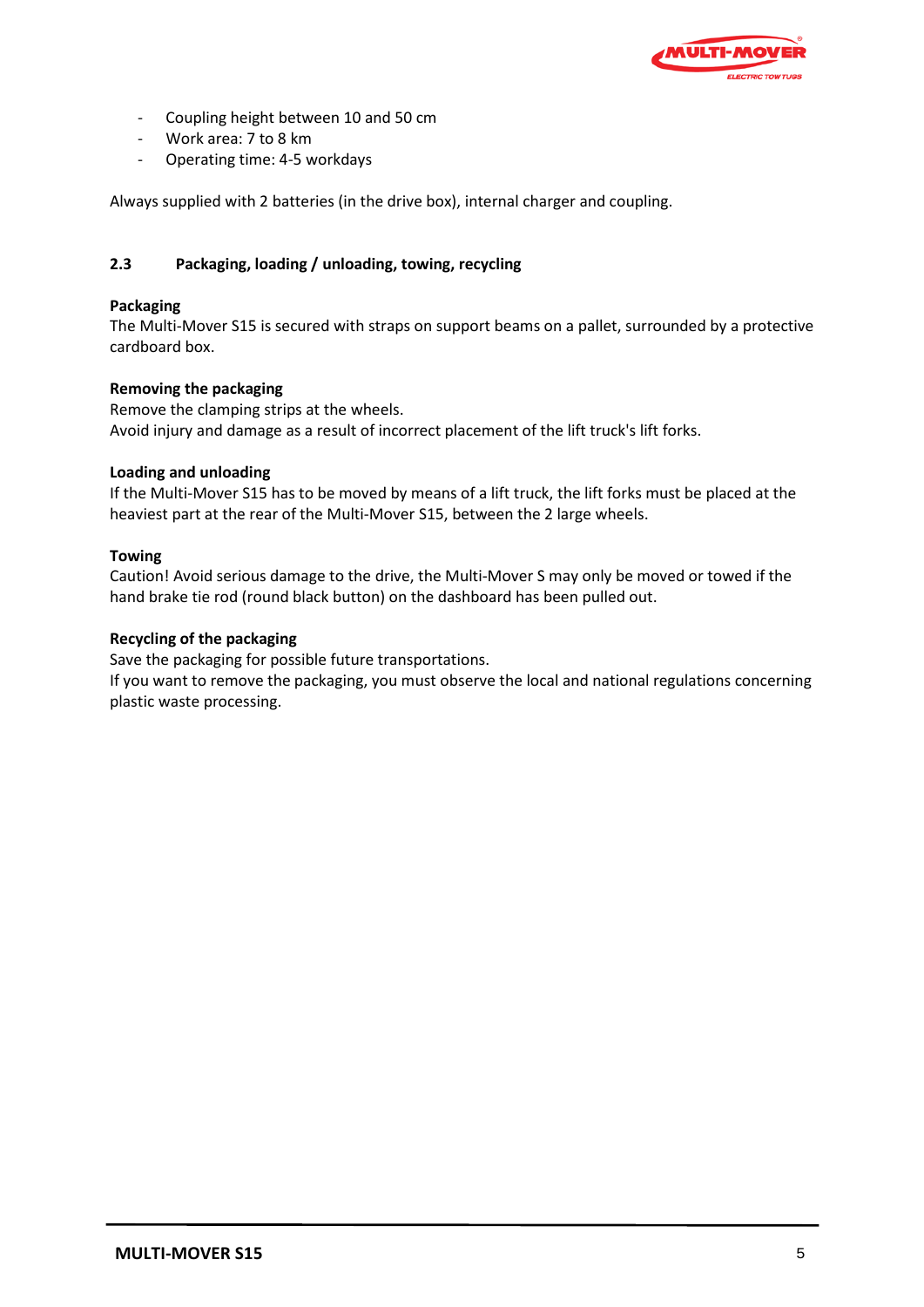

### **3 SAFETY REGULATIONS.**

Only use the Multi-Mover S15 for the purpose for which it was designed.

The symbols displayed below have been attached to your Multi-Mover S. **Get to know these symbols and make sure you know what they mean.3.1 Caution! Hazard of serious injury.** 

**Carefully read the user manual of the Multi-Mover S, so you will know exactly how to use the switches before you start driving it.**

### **3.2**

**Caution! Hazard of injury during maintenance work.**

**Switch off the ignition and remove the ignition key, disconnect the charging plug and press the emergency stop.**

**Consult the user manual.**

You will prevent dangerous situations that might arise if the Multi-Mover S starts to move unexpectedly.

Also consider the possibility that the vehicle is switched on by a third party, a coincidence or misunderstanding that could occur if the ignition key is still in the ignition.

### **3.3**

### **Caution! Hazard of serious injury due to getting jammed or a collision.**

Make sure that nobody can get jammed, also not at the trailer(s) that are being towed.

**Particularly when riding along on the Multi-Mover S or the trailer(s) to be towed, there will be a risk of getting jammed or having a collision.**

# **3.4**

#### **Caution! Hazard of serious injury on slopes due to tipping over.**

The Multi-Mover S was constructed for driving on flat, dry, metalled and sufficiently supportive terrain.

**The maximum slope angle that can be driven on, strongly depends on;** 

- **- the weight to be towed**
- **- the driving style of the operator**
- **driving circumstances, and the strength of the terrain.**

**Caution! Hazard of serious injury due to unwanted movements on slopes as result of insufficient traction force and brake force of the Multi-Mover S.**

**Never drive onto a slope at an angle or crosswise.**

**Only ever drive on and off a slope at a right angle.**

**The Multi-Mover S with trailer(s) may also tip over if the bends are taken at a speed that is too high.**

#### **3.5**

As the trailers may limit the operator's view and because the

Multi-Mover S and trailer(s) may swerve out, there will be a risk of collision, therefore: **Caution! Hazard of (serious) injury due to collisions.** 

Make sure that bystanders remain at least 10 metres outside of the driving area of the Multi-Mover S15 and trailer(s).

#### **3.6**

**Caution! Hazard of (serious) injury due to getting jammed or as a result of falling under the Multi-Mover S or trailer(s).**

**Passengers may "never" drive along on the Multi-Mover S or the trailers.**







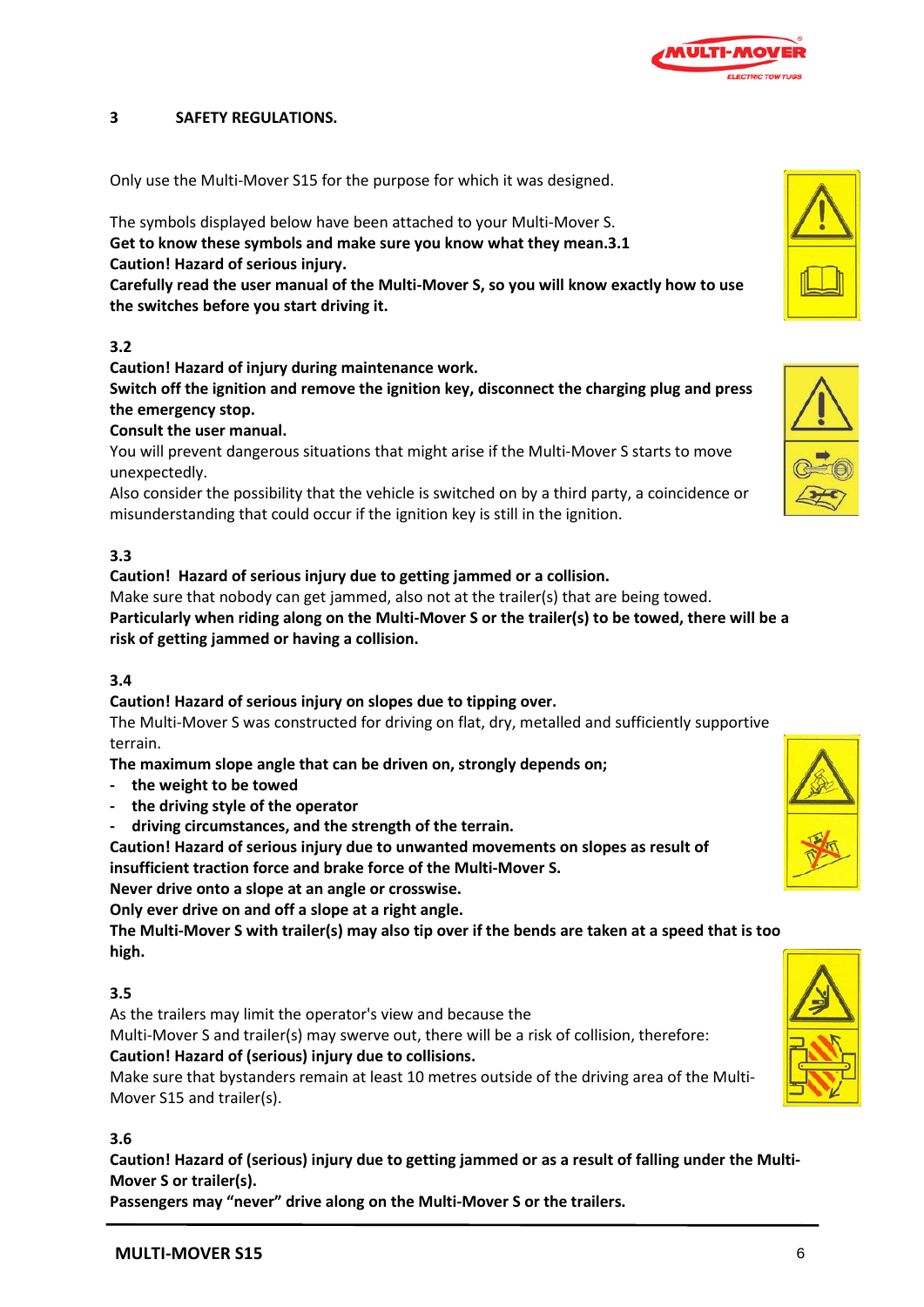

# **3.7**

**Caution! Hazard of serious injury.**

**Adapt your speed to the circumstances while driving.** 

**Always make sure you have the Multi-Mover S under control.**

-Reduce speed on uneven floors/terrain and in sharp bends.

-Be particularly careful when manoeuvring and reversing.

# **3.8**

## **Caution! Hazard of injury due to getting jammed when connecting and disconnecting the trailer(s).**

Keep your hands and fingers away from the coupling or pole eye.

# **3.9**

**Caution! Hazard of serious injury.**

**Before you start driving, make sure the walking/driving area is free and flat.**

**Avoid getting jammed between the Multi-Mover S and obstacles.**

**Prevent tripping and getting jammed under the Multi-Mover S and/or trailer.**

Make sure the driving area and your shoes are free of dirt, in order to prevent accidents due to slipping.

# **3.10**

**Caution! Hazard of serious injury due to overloading the Multi-Mover S. The load behind the Multi-Mover S may not be more than indicated at section 2.2 technical data.** Make sure the trailer(s) has/have been loaded evenly and safely.

# **3.11**

# **Caution!**

Wear clothing that allows you to move freely and does not hinder your view on the Multi-Mover S plus trailer(s). Observe your company's safety regulations. Wear safety shoes

# **3.12**

**Caution! Hazard of injury. In case of an unusual noise;**

Stop the Multi-Mover S immediately.

Check the electric system and the drive for damage.

Check the wheels and tyres for tension, damage and wear.

# **3.13**

**Caution! Avoid injury. Regularly check whether there are any loose bolts and nuts.** Also see chapter 6 (Maintenance).

# **3.14**

**Caution! Avoid injury by checking the Multi-Mover S for damage or bends on a daily basis.**

Pay particular attention to the tow eye with tow pen or coupling point and locking.

# **3.15**

# **Caution! Hazard of injury.**

Make sure the Multi-Mover S is properly and safely supported when performing cleaning or maintenance work "under" the Multi-Mover S.

#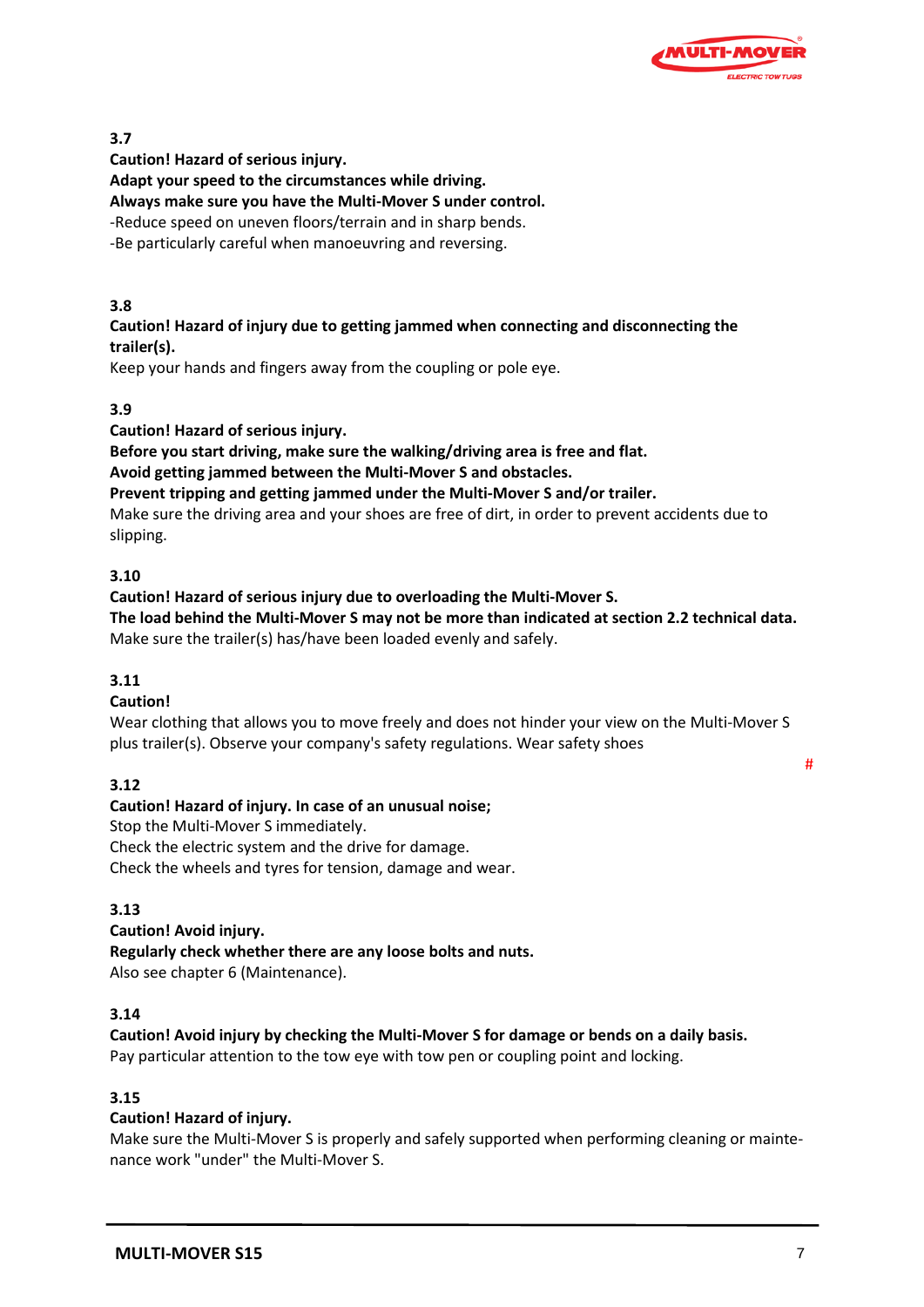

# **3.16 Caution! Hazard while charging the battery.**

Make sure there is assistance within the range of your voice and also make sure there is sufficient soap and water nearby if you need to perform work near the battery.

Avoid short-circuit (sparks), make sure you do not make an electrical connection between the battery poles. Make sure no metal objects can fall on the battery, as this could cause a short-circuit or a spark and an explosion.

Remove personal objects such as rings, bracelets, necklaces and watches if you are performing work near the battery. A short-circuit, for example, could melt a ring, resulting in serious burns.

# **3.17**

# **Caution! Hazard of injury due to overheating of the electrical connection of the battery charger.**

Pay particular attention to cable diameter, earth and fuses.

# **3.18**

# **Caution!**

Serious injury can be received or caused if the Multi-Mover S is operated by;

- persons younger than 16 years of age
- persons who do not have any training and driving experience with the Multi-Mover S
- persons of whom it can be expected that they are not (sufficiently) aware of the dangers of the Multi-Mover S, temporary personnel for instance.

The MULTI-MOVER S may only be operated after the operator has thoroughly studied the user manual and after the owner of the Multi-Mover S has provided a full training / instruction concerning the operation and the safety regulations.

# **3.19**

# **Caution! Hazard of serious injury.**

Serious injury may be received or caused if the safety instructions are not provided to other operators.

# **3.20**

**Caution! You are NOT allowed to use the public road with the Multi-Mover S.**

# **3.21**

# **Caution!**

Hazard of injury if the safety symbols are not clearly visible (any more). **Immediately replace damaged stickers.**

# **3.22**

# **Caution! Hazard of injury.**

- maintenance and repair work may only be performed by a maintenance mechanic who is recognized by Multi-Mover Europe BV.
- only original Multi-Mover Europe BV or CE certified parts may be used in the Multi-Mover S.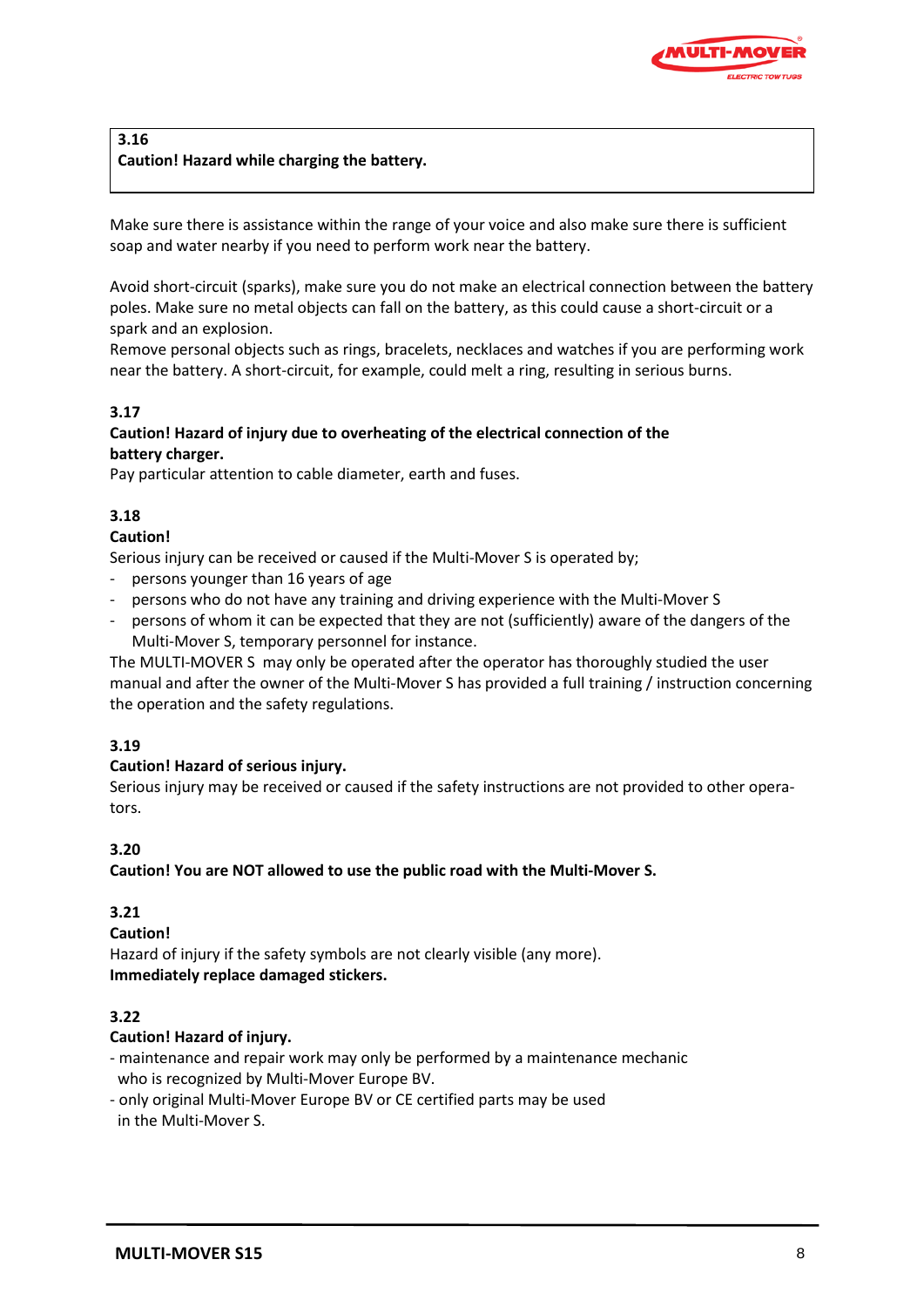

**3.23**

**As the operator you will determine the limits for "safe driving / working" with the Multi-Mover S. Do not take any risks.**

**Be particularly careful in case of obstacles or uneven terrain.** 

# **4 PREPARATION**

# **4.1 Application**

The Multi-Mover S was developed for;

- moving small trailers, bins, trolleys with or without goods, order picking, etc.

- driving over flat, dry, metalled or unmetalled terrain

The Multi-Mover S15 is **not** suitable for transporting trailers with people.

The Multi-Mover S15 is **not** suitable for moving;

- goods containing toxic substances
- goods containing explosive substances
- goods containing hazardous substances
- combustible substances
- other liquids and hazardous substances than stated above

The Multi-Mover S15 does **not** have permission to be driven on public roads without several options. #

Only use the Multi-Mover S15 for the purpose for which it was designed. For other applications, the CE mark does not apply.

The electric components and wiring have been made drip-proof IP52. Therefore, the Multi-Mover S15 must be covered in case of sprinkling or spraying plants. The Multi-Mover S15 must also be stored on a dry location.

Only the following "original" "Multi-Mover Europe BV" parts and accessories may be used for the Multi-Mover S15.

Multi-Mover Europe BV is excluded from any liability for damages or consequential damages that are caused by "original" parts that have not been supplied by us.

# **4.2 Operator**

Only persons who have had a thorough (internal) theoretical and practical training for driving the Multi-Mover S15, are allowed to drive with the Multi-Mover S15. The training programme should cover:

- the application possibilities and the limitations
- the control and operating components
- the safety regulations
- daily and periodical maintenance

The operator must be fully familiar with the content of this user manual.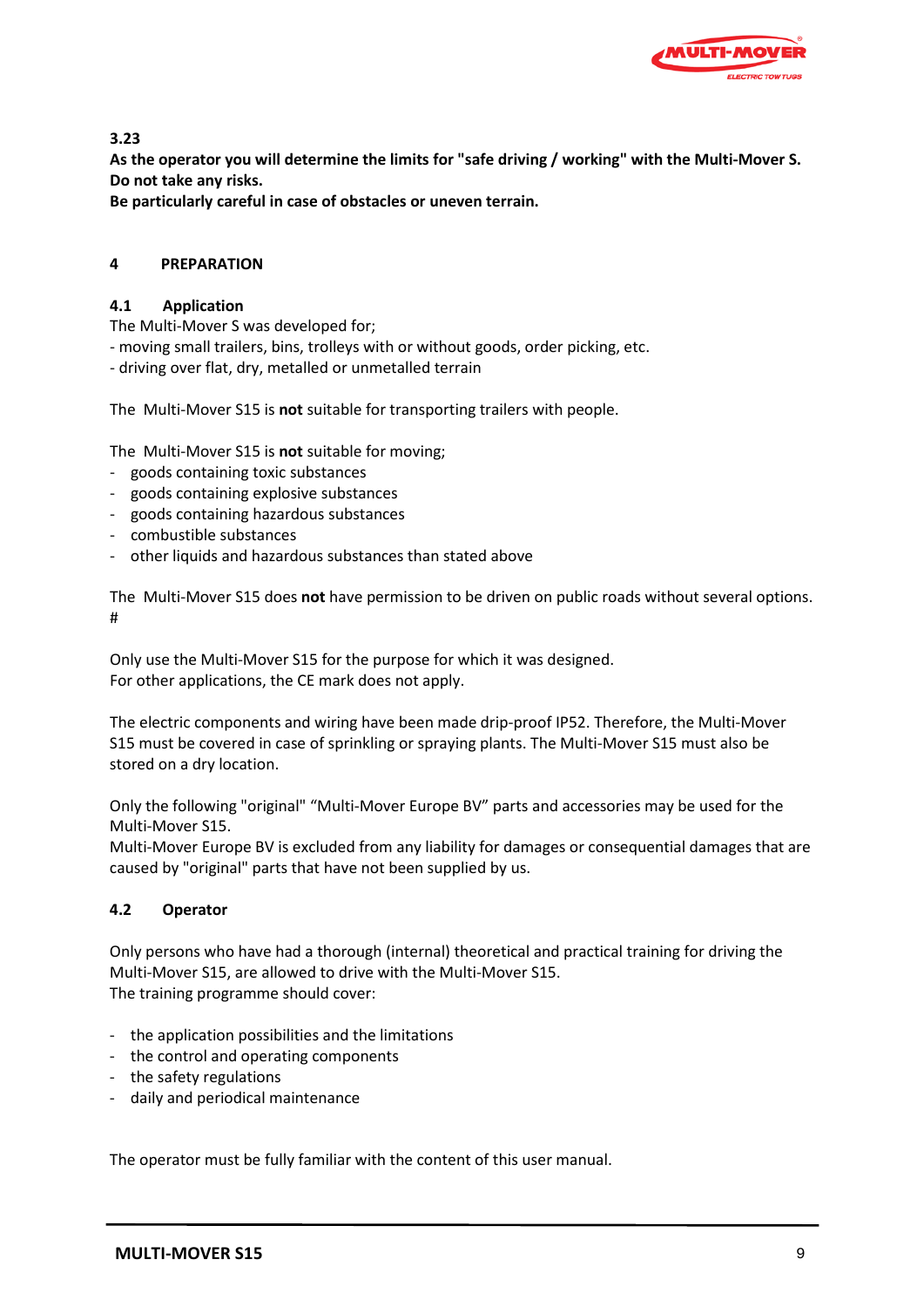

**People could receive or cause serious injury, if the Multi-Mover S is operated by;**

- **unauthorized persons**
- **persons younger than 16 years of age**
- **persons of whom it may be expected that they are not (sufficiently) aware of the dangers of the Multi-Mover S15**

### **4.3 Responsibility of the operator**

Operators must strictly observe the safety regulations, which are included in chapter 3, and the same applies to the other rules of conduct elsewhere in this user manual.

### **4.4 Inspection prior to putting into operation**

In addition to good maintenance, the operator of the Multi-Mover S must pay attention to the following aspects after each work period.

- check whether there is any damage on the outside of the vehicle
- check the tow eye and tow pin or coupling point for bends or damage
- check whether the batteries are sufficiently charged
- drive forward and backward and check the operation of the brake.
- check, while driving slowly, the full manoeuvrability of the Multi-Mover S
- check the jam safety on the steering handle by pressing the safety switch (1, fig. 9), the Multi-Mover S15 should not start in that case.

If you establish a fault, or if you have any doubts concerning the operation of the Multi-Mover S you must immediately report this to your supervisor or the maintenance personnel.

#### **5 USE**

#### **5.1 General**

Always keep an eye on bystanders, avoid collisions.

Keep as far to the right as possible and maintain distance.

Never overtake another vehicle driving in the same direction at crossings, in small passages or on other dangerous places

- Make sure you keep a good view on the path that you are driving, keep an eye on traffic and people and observe the safety regulations.
- Caution! Hazard of serious injury due to unwanted movements on slopes as result of insufficient traction force and brake force of the Multi-Mover S.
- **- Never drive onto a slope or another obstacle at an angle or crosswise.**
- **- Only ever drive on and off a slope at a right angle.**
- **- The Multi-Mover S may also tip over if the bends are taken at a speed that is too high.** # Maximum slope angle, with / without load 4% / 20 %

Passengers may **not** be taken along with the Multi-Mover S and towed vehicle.

When leaving the Multi-Mover S15, **always** remove the ignition keys.

(Let someone) check whether your Multi-Mover S is suitable (approved) for driving in your environ-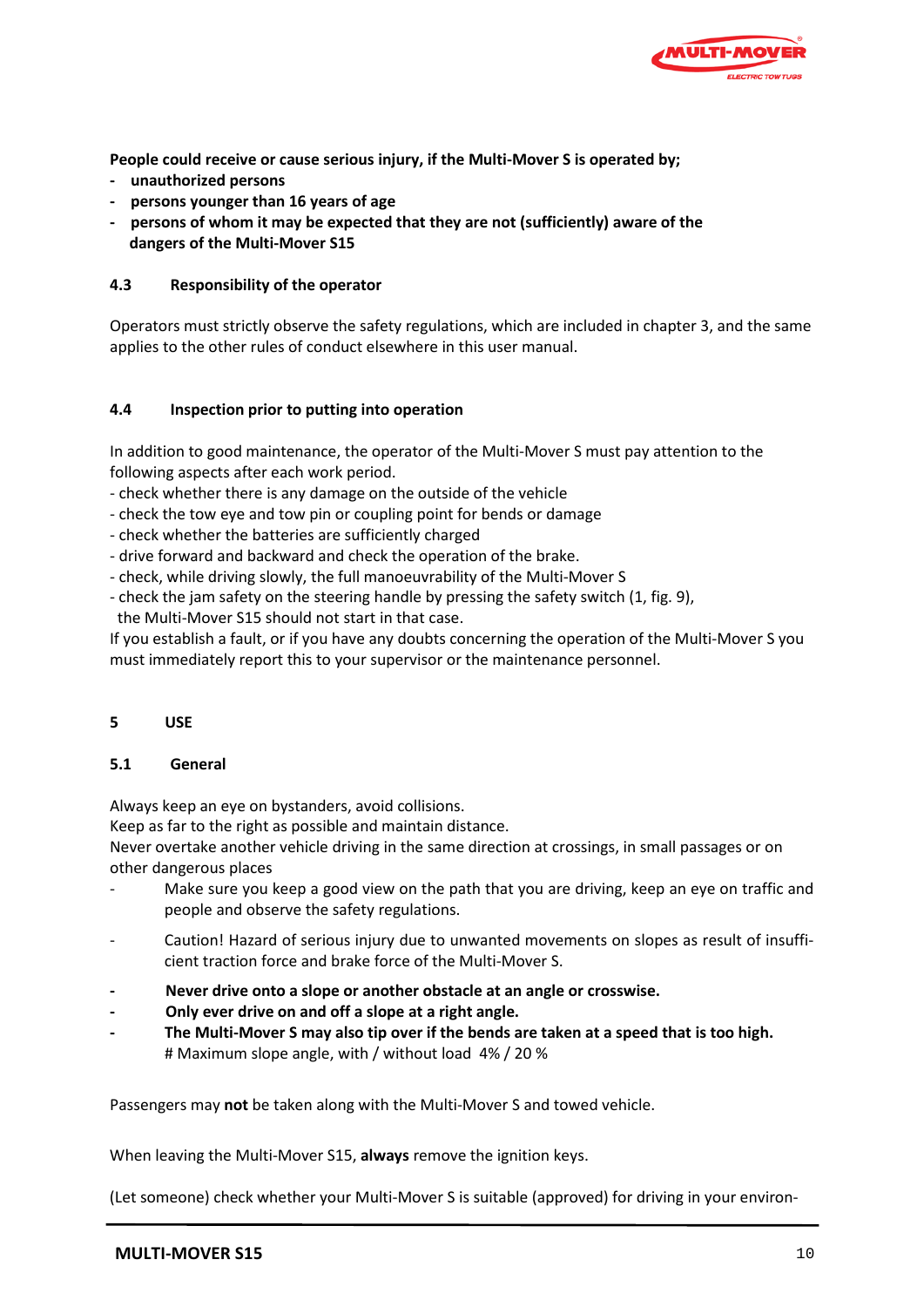

ment, you could think of an environment with fire hazard or explosion hazard. While driving, the generation of sparks may prevent switching on / off.

The traction batteries are filled with hazardous electrolyte that could cause serious burns. However, the batteries are fully sealed and do not have to be refilled with distilled water.

In case of injury to people or damage to buildings, immediately contact your supervisor.

Never park at fire lanes, fire-extinguishers and stairwells.

#### **5.2 Regulations for use**

Observe the traffic regulations;

- in a normal traffic situation you will keep to the right (UK Left)
- maintain a safe distance, depending on your speed, you will maintain a safe speed so you are able to maintain in complete control of your vehicle and trailer(s)

Make sure you keep a good overview of the area where you are driving and observe the safety regulations.

At crossings and locations where there is no good view, lower your speed and (#) give a warning signal. Drive slowly on narrow lanes.

Avoid bends if necessary and be careful on small hills, thresholds, etc.

Reduce speed in case of sharp bends.

The Multi-Mover S may only be driven at speeds that allow you to stop in time, e.g. if an obstacle is standing in or entering the driving area.

Accelerating, stopping, steering, making turns should always be performed quietly, so that the stability of the trailers to be towed is not endangered.

Your conduct while driving must be polite and safe.

Always be careful when the vehicle is driving on a limited slope or on slippery grounds.

#### **Placement in /on a lift**

Never manoeuvre the Multi-Mover S in/on a lift without permission; drive it slowly, place the vehicle correctly in the centre of this space, switch off the vehicle with the ignition key. Make sure there are no people on the lift when the vehicle is driven onto it. Only transport safe and stable loads.

Make sure the weight of the load to be moved lies within the capacity of the Multi-Mover S. The maximum traction force is stated on the type plate.

**Caution! Prevent serious damage to the drive, the Multi-Mover S15 may only be towed with the handbrake button (15) in the "free position" page 13 (switched off).**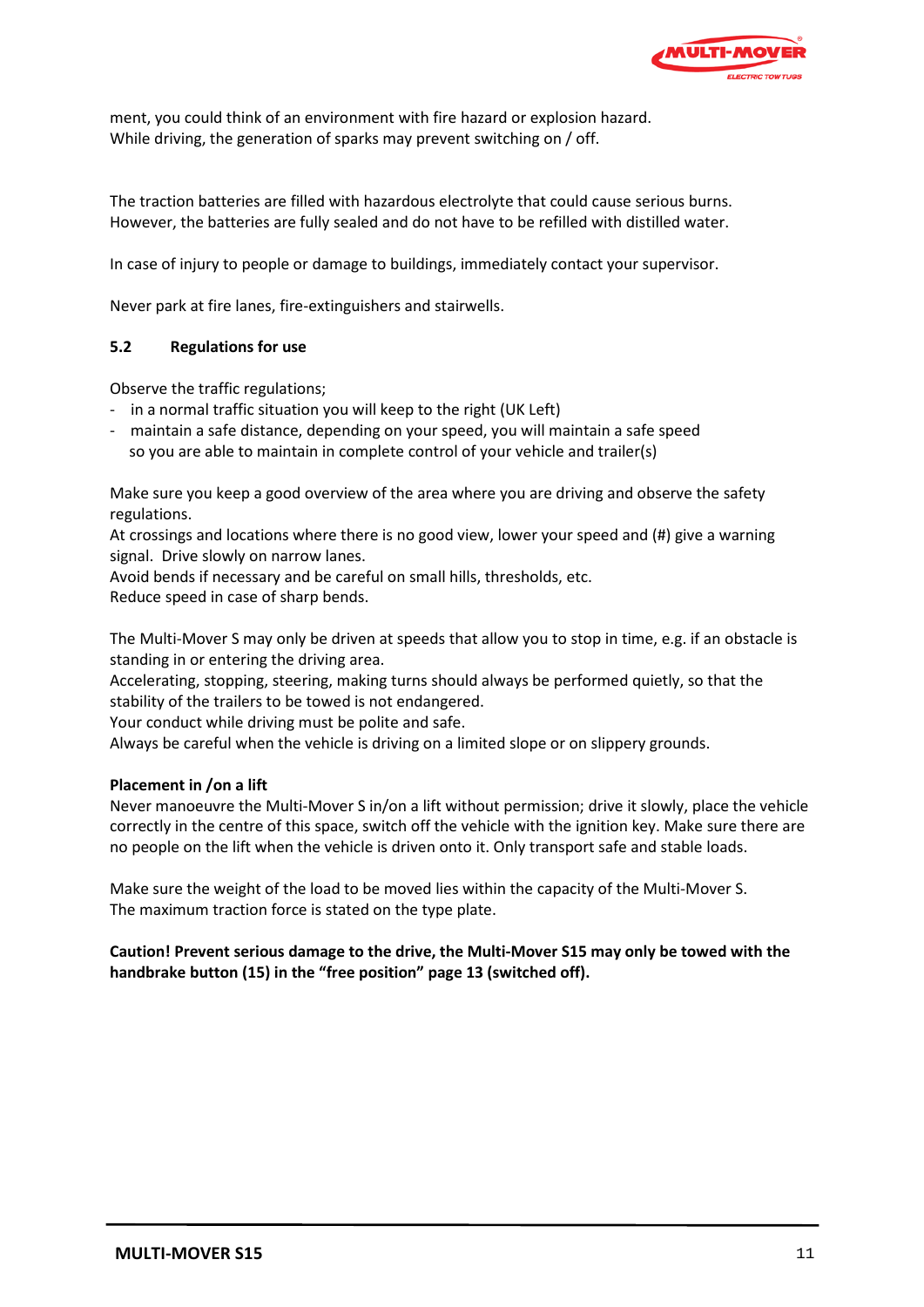



**5.3 Operation (see photo, fig. 1)**

- Battery indicator
- Ignition lock
- Type plate
- Steering handle (Tillerhead)
- 5 Swivel wheel<br>6 Charger cable
- Charger cable 230V
- Driving wheel with solid tyre
- Forwards/Backwards Throttle
- Belly Button Emergency STOP
- Potentiometer maximum speed adjustment
- Option
- Horn
- Steering bar
- Hinge point steering bar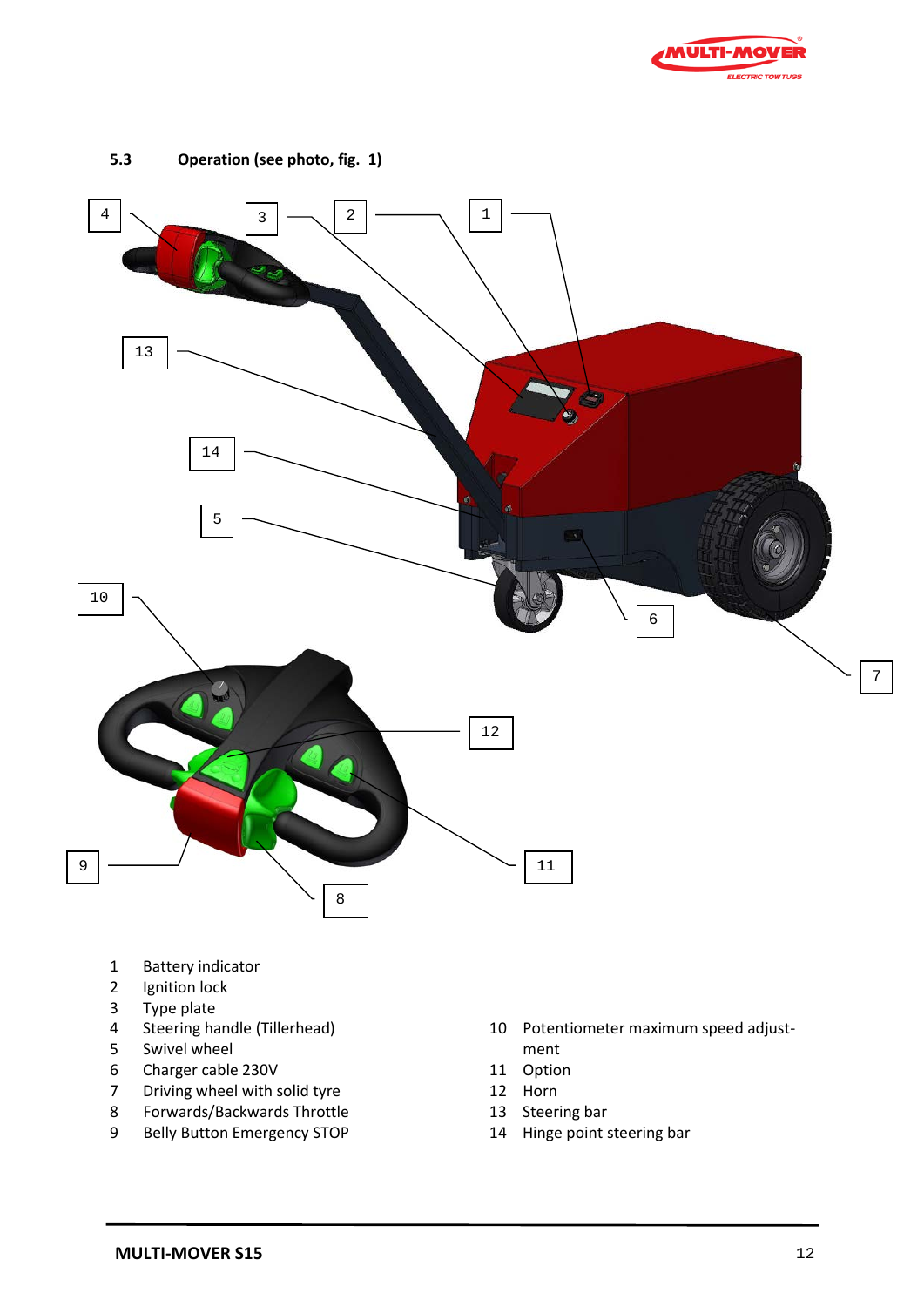

Prior to putting the Multi-Mover S into operation, you must acquaint yourself with its possibilities. Read the instructions in advance and check the function of the control units with the ignition key in the OFF position.

### **Handbrake button 15**



The wheels (7) are coupled to/disconnected from the motor by means of the handbrake button. If the handle is pulled down it is in the free position, the Multi-Mover S can now be freely manoeuvred by hand. If the button is pressed down, the Multi-Mover S can only be driven electrically.

#### **Steering handles (4)**

The steering handle (4) with bar is a fixed part of the Multi-Mover S, moving to the left means driving to the left, and vice versa.

#### **Safety switch (9)**

When pressing the safety switch (risk of getting jammed), the Multi-Mover S will stop immediately. In order to start again, the drive switch must first be placed in the neutral position.

#### **# Signal switch (12) only upon request**

Optionally, a horn can be connected to the signal switch (12).

#### **Drive switches (8), left and right from the centre**

By rotating the drive switch (8) to the front with your thumb, the driving direction will first be switched on and then, when rotated further, the Multi-Mover S will start to drive. The central position is the neutral position.

By rotating it downwards, the Multi-Mover S will reverse.

**Caution! Only switch to forward or reverse if the Multi-Mover S is standing still.**

#### **Ignition lock (2)**

The ignition lock (2 fig. 1) is used to switch off the batteries, **always switch off the battery in case of maintenance to the Multi-Mover S.**

#### **5.4 Batteries**

The batteries are filled with lead acid and sealed. They are fully sealed and maintenance free. It is not necessary possible to refill with distilled water.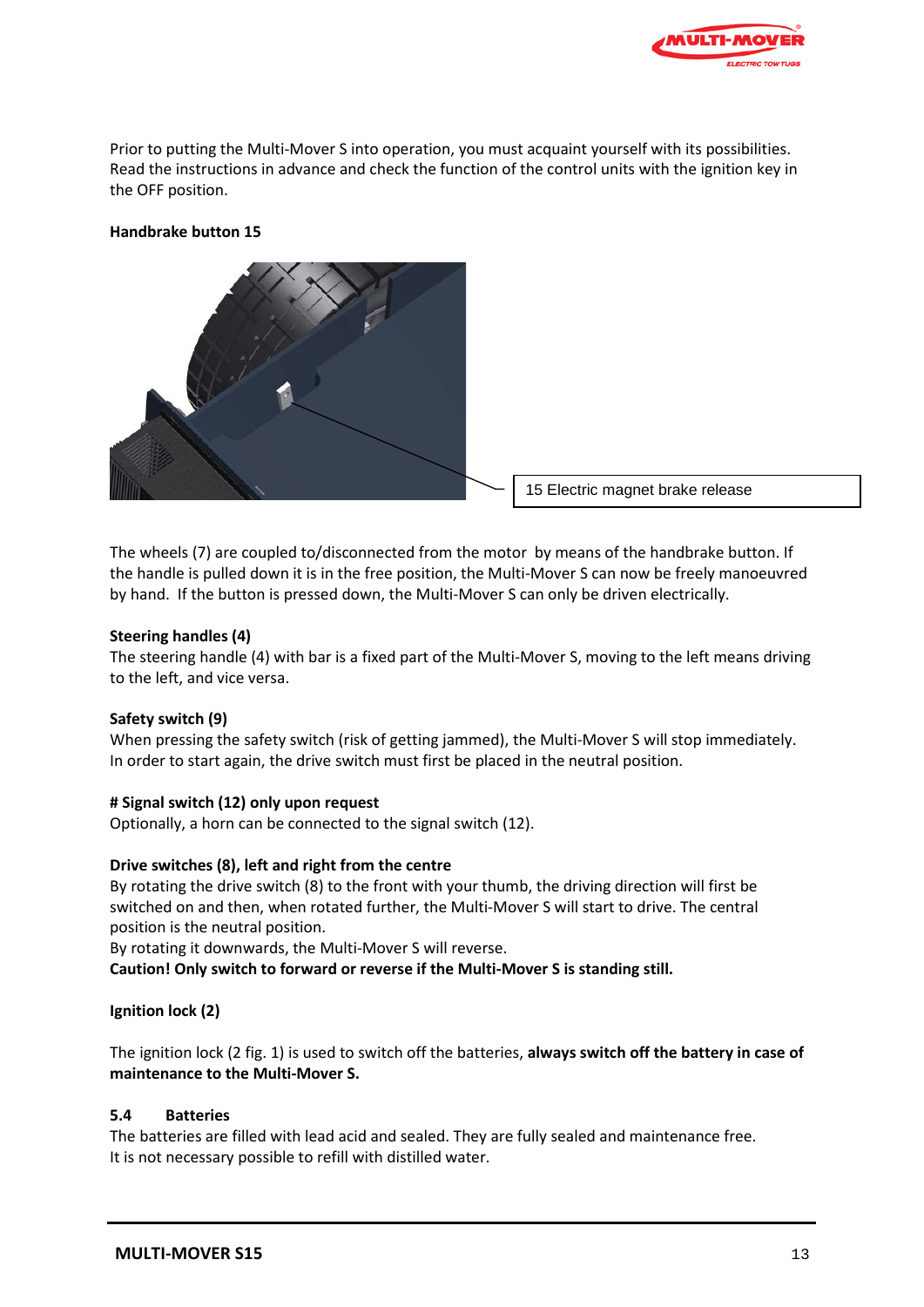

### **Battery charger connection**

The connection plug for the battery charger is located on the right side, in a recess of the encasing. On the dashboard of the Multi-Mover S, the battery indicator (1) is placed.

Red = charge immediately

Yellow = charge soon

Green = battery is full

For a longer life span, it is better not to allow the battery to get completely empty. It is also not good to continue charging a battery that is almost full.

If the Multi-Mover S is out of operation (for a longer period), we recommend keeping the battery charger connected, it will automatically keep the battery in a charged condition.

### **Charging location**

The charging location must be well ventilated, because very explosive gases (detonating gas) are continuously released during charging.

**Avoid open fire or sparks at the charging location while charging. During charging, an explosive gas may be released.** 

The battery charger (# optional) operates fully automatically, i.e. the charger is equipped with an electronic system that will check the charging status and act accordingly.

Check whether the supply voltage to the battery charger corresponds with the voltage stated on the battery charger.

#### **Some instructions for battery use and maintenance.**

### **Charging**

### **This Model has an internal Charger**

1 Insert the plug of the battery charger into the connection (6) on the encasing.

- 2 In the second phase, the automatic battery charger will charge all elements at maximum voltage in the final phase the battery charger will stop.
- 3 The battery charger will switch off automatically.

#### **Premature wear of the battery**

If the batteries are used incorrectly, it is possible that they wear quickly. Premature wear is not an error in production and is therefore not within the scope of the warranty arrangement.

#### **Therefore, we would like to draw your attention to the following:**

#### **Excessive load of the battery**

If the batteries are loaded excessively, this will strongly reduce the life span. This means that you will have to adapt the load.

#### **Discharging too deeply**

We recommend not to discharge the batteries completely. If this happens often, it will also result in premature wear. Keep a close eye on the battery indicator, connect the battery charger in time.

#### **Adapted charger.**

The batteries should be charged during a specific period. If the charging current is too low, or if the duration of the charging process is too short, the batteries will not be fully charged and the capacity of the batteries will be too low for your application, resulting in premature wear. If the charging current is too high, or if the duration of the charging process is too long, the battery can be overcharged. As a result, the plates of your battery will overheat and may become damaged.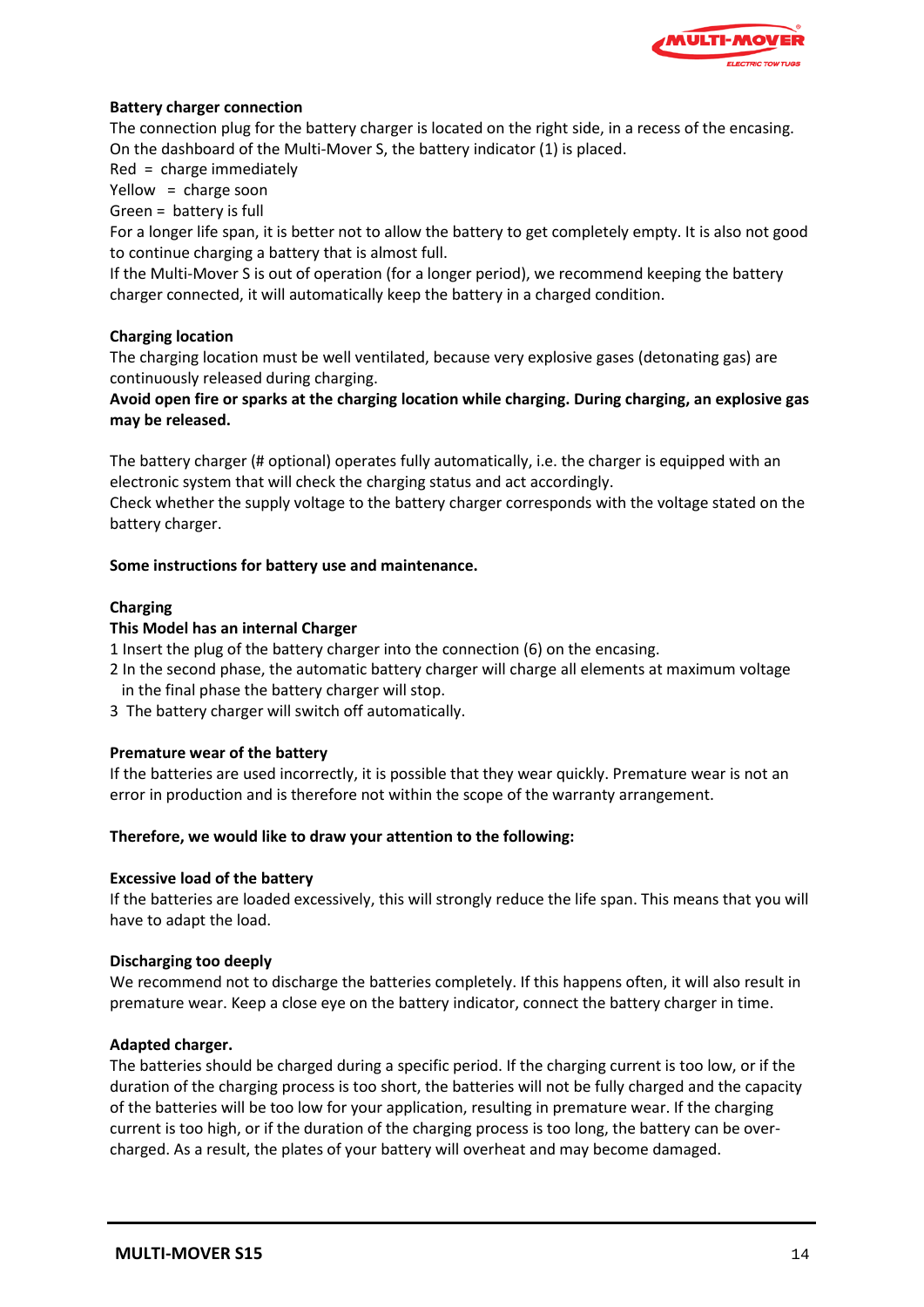

#### **Intermediate charging**

If, for example, the batteries are empty for only 60% and are reconnected to the charger, the batteries will not get the time to relax. The temperature of the batteries will increase, resulting in premature wear. Also, the voltage of the battery will become higher than the actual energy condition, which means that the discharge limiter will no longer work correctly.

#### **Ambient temperature**

The temperature of the battery may not get too high, as the acid will become more aggressive. Here, we are thinking of greenhouses and other heated spaces.

#### **Frequent use**

If, every 7 days, the batteries are used on more than 3 days, they will also wear more quickly. When selecting batteries, it is important to take into account the Multi-Mover S's frequency of use.

#### **Sulphating**

A battery will slowly discharge as a result of automatic discharge. If a battery remains in a discharged condition, it will start to sulphate and become damaged beyond repair. We therefore recommend recharging the stored Multi-Mover S every 2 months.

It is also possible, that there are still standby consumers in a switched off Multi-Mover S (key ignition etc.), which will mean that the batteries will discharge more quickly. In that case, regular recharging of the batteries is recommended.

Immediate recharging of an empty battery, significantly promotes a longer life span. Further discharging than 20% has a negative effect on the life span.

The gases that are released while charging the battery are highly explosive (detonating gas). Therefore, avoid fire and sparks near the charging location. Charging may only take place in a well ventilated room. Regularly check whether the battery charger stops automatically when the battery is full.

Never interrupt the charging process, make sure it is fully completed.

While charging the battery, **never** perform repair, cleaning or other work to the Multi-Mover S.

Prior to disassembling the batteries, switch off all power consumers, because of the generation of sparks.

When disassembling the batteries, first disconnect the mass cable (-) When assembling, connect the mass cable as last.

#### **Caution! Always plus ( + = red) to plus and minus (- = black) to minus**

#### **Battery fluid is a corrosive acid, avoid contact with clothing, skin and eyes.**

Immediately wash off possible splashes on clothes or skin with water and soap, then rinse off with plenty of water. Possible splashes of acid in the eyes, rinse with clean water for at least 5 minutes and immediately consult a doctor.

When the battery is replaced, the old battery should be returned to your dealer or handed in at a legally recognized collection point for batteries.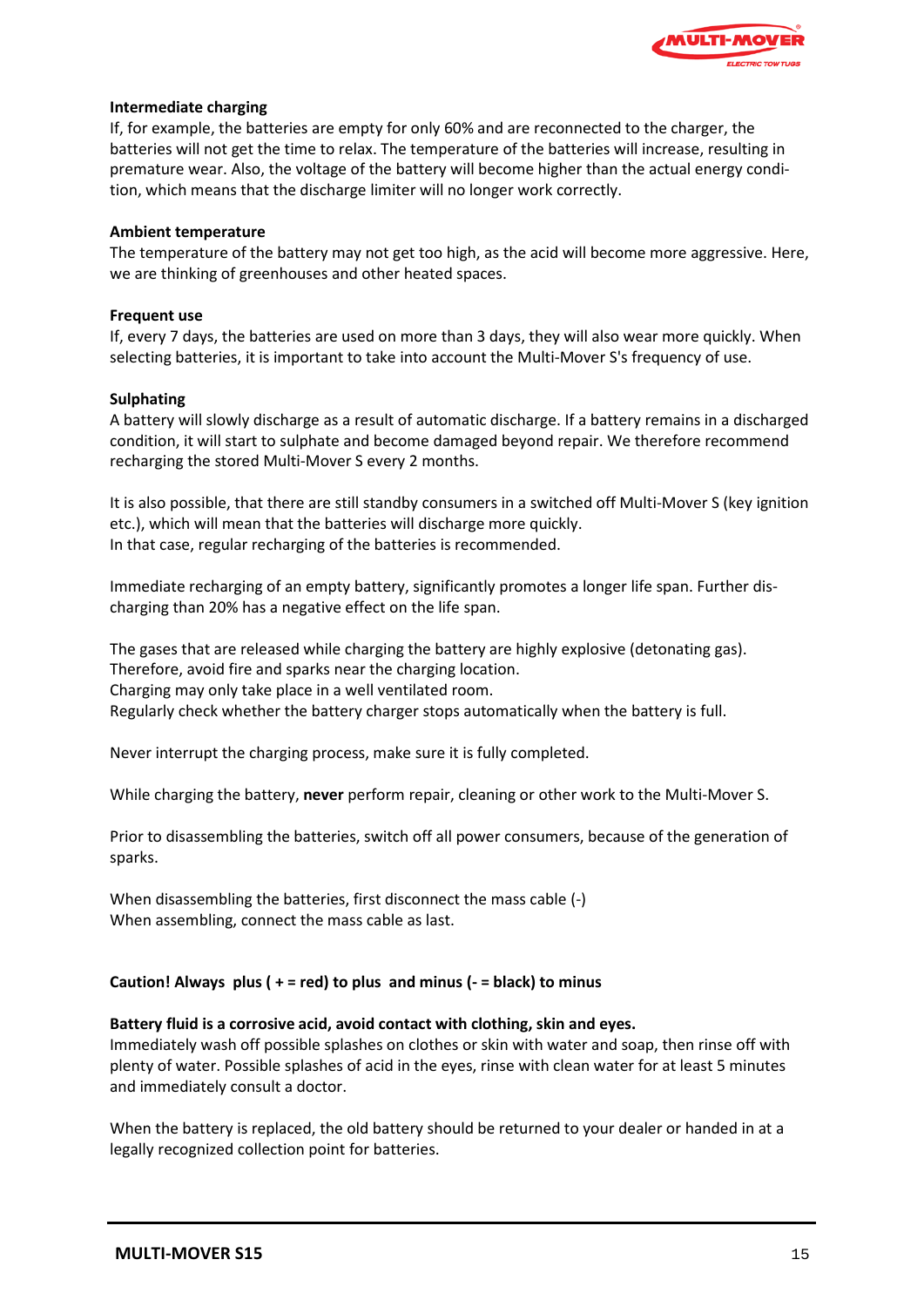

## **5.5 Coupling trolleys(s)**

Maximum slope angle, with / without load 10 / 20 %

Slowly reverse the Multi-Mover S15 to the pole of the trailer and place the tow eye or coupling of the pole between the tow eyes, hitch or coupling point of the Multi-Mover S and insert the tow pin. Then secure the tow pin with a spring clip.

### **Only use the Multi-Mover S if you have thoroughly studied the previous pages and you have no more questions.**

### **6 MAINTENANCE**

### **When performing maintenance, you should always observe the safety regulations, (chapter 3).**

During maintenance, always switch off the Multi-Mover S and remove the ignition key from the ignition lock

In case of doubt, consult the user manual.

### **6.1 Inspection**

The operator should perform the following inspections regularly, without trailer;

- it must be possible to rotate the steering handle (swivel wheel) smoothly to the left and right, without jolts
- keep an eye on the wear of driven (air) tyres, if the wheels slip in case of sudden brakes, they will have to be replaced
- when accelerating quietly, it must be possible to reach the maximum speed

If one of the above tests is not satisfactory, you must immediately report this to person who is directly responsible for the maintenance of the Multi-Mover S.

# **6.2 Lubrication and maintenance diagram**

#### **d = daily w = weekly m = monthly a = annually**

| $m =$ maintenance $r =$ replacement                                                                                                                                                                                            |  |
|--------------------------------------------------------------------------------------------------------------------------------------------------------------------------------------------------------------------------------|--|
| and the second the contract of the second and second the contract of the second second second the second second second second second second second second second second second second second second second second second secon |  |

| # = only by qualified, trained, specialists                | m/r | d/w/m/a |  |
|------------------------------------------------------------|-----|---------|--|
| 1 inspection / cleaning bottom side Multi-Mover S          |     |         |  |
| 2 inspection battery charge, depending on intensity of use |     | d       |  |
| 3 inspection wear drive wheels                             |     | w       |  |
| 4 cleaning carbon brushes electric motor, minimum          | #   |         |  |
| 5 replacing carbon brushes if less than 1 cm. long         | Ħ   |         |  |
| 6 lubricating nipples on bearings drive and swivel wheels  | v#  |         |  |

# **6.4 Cleaning**

When used inside and outside, the bottom will become dirty with particles from the surroundings. It is necessary to remove this dirt regularly, as contamination could

hinder the operation of the drive.

Do not use a high-pressure cleaner or a hard water jet for cleaning, as the electric and electronic system is not water-tight and could be damaged.

# **6.5 Taking out of operation**

If the Multi-Mover S is not used for a longer period, you will have to;

connect the battery charger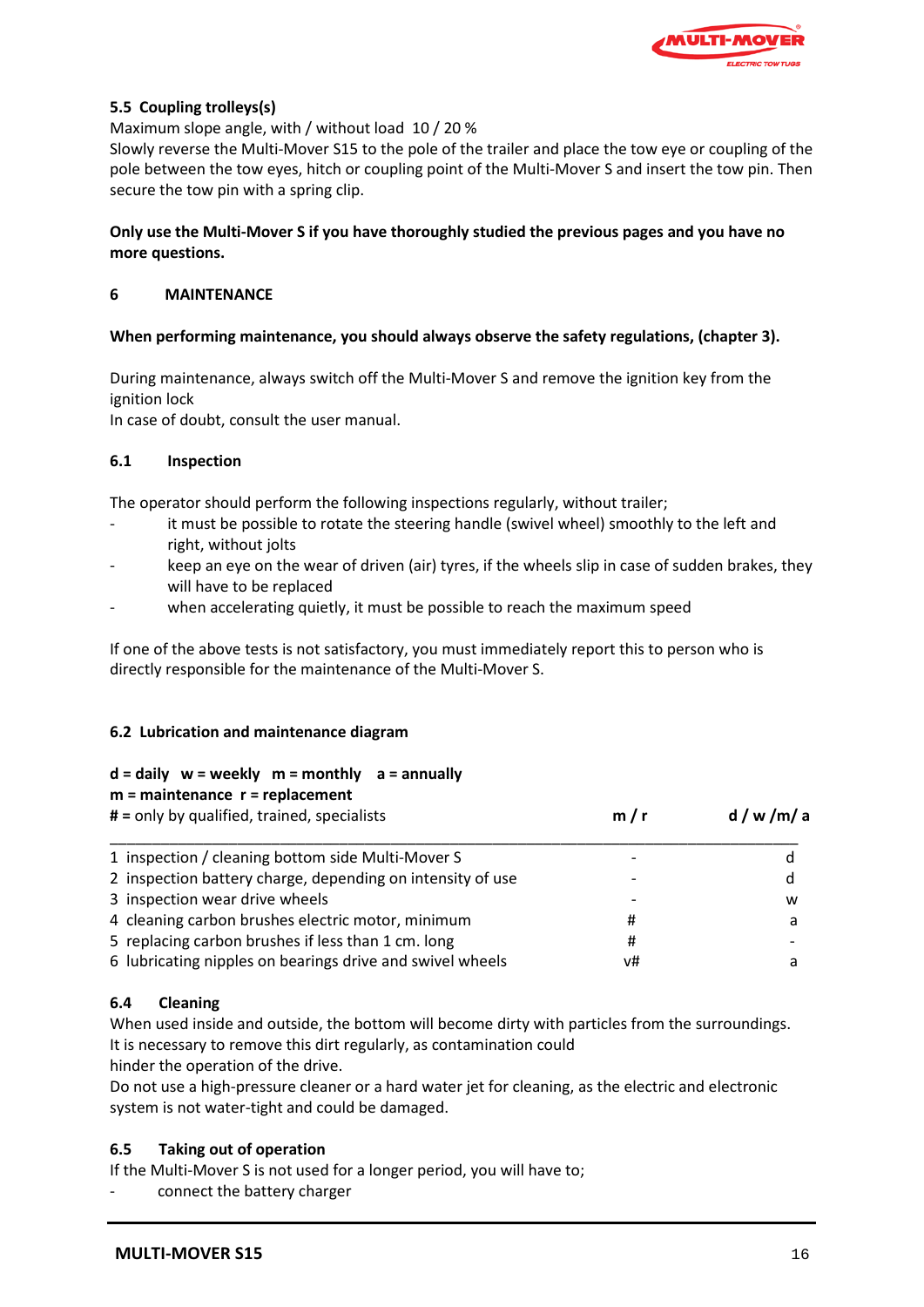

place the Multi-Mover S on blocks, so that the tyres do not touch the ground

Have maintenance and repairs performed by persons authorized by Multi-Mover Europe BV. In case of doubt, always consult your supplier.

For the above-mentioned maintenance instructions, we assumed normal use. In case of intensive use, or use under extreme conditions, maintenance will have to be performed with shorter intervals.

### **6.6 Annual maintenance. \*\*\***

### **See 6.2 +**

Check whether all bolts are still tight and check the rotation/hinge points and guides for wear and play, replace or overhaul if necessary.

Check the carbon brushes for wear and have them replaced if necessary.

**\*\*\* = only by qualified, trained specialists**

### **7 ENVIRONMENT**

### **7.1 General**

Residues of lubrication oil, oil-stained cloths, batteries and possible cleaning agents must be disposed of separately as chemical waste.

#### **7.2 Consequences for the environment**

#### **Life span**

The expected life span of the Multi-Mover S depend on maintenance, operating hours and ambient conditions (dust, contamination, humidity etc.). Good maintenance will be beneficial to the life span.

#### **Disposal**

Preferably, you should have the disposal and processing performed by a recognized dismantlement or demolition contractor who has the necessary permits.

Appoint a competent responsible person to supervise its execution.

Sort disassembled materials according to material characteristics and contamination. Separate all materials that full under the category of chemical waste, such as oil, lubricants, switching material, batteries and certain electric components. Dispose them as chemical waste. Offer residual materials to recognized waste processing companies who have the required permits.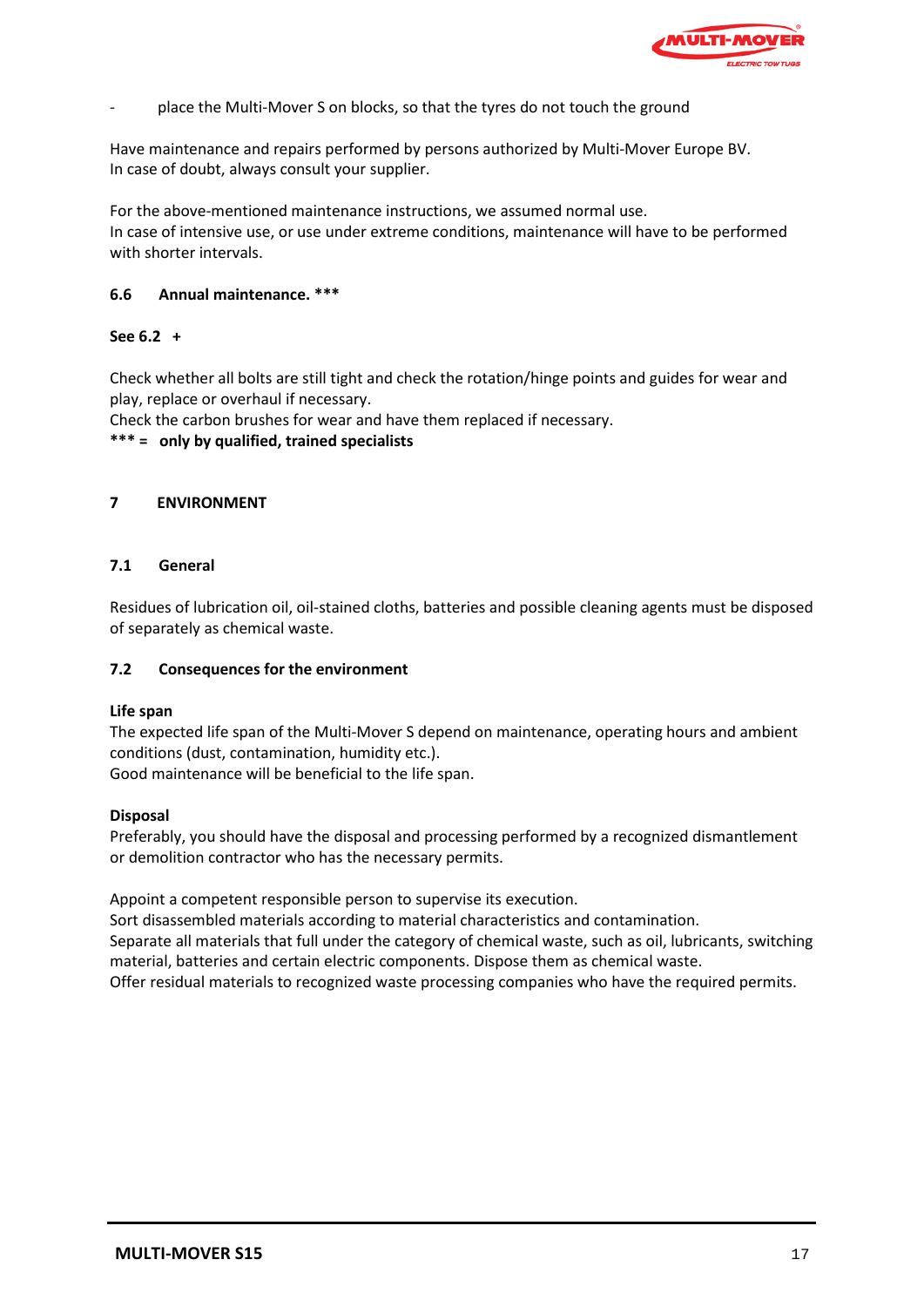

### **8 FAILURES**

**When removing a failure, ALWAYS switch off the Multi-Mover S and remove the ignition key. If a defect is established at the Multi-Mover S15, do not use it until the repair has been completed.**

| <b>Failure</b>                                                                      | <b>Solution</b>                               |  |
|-------------------------------------------------------------------------------------|-----------------------------------------------|--|
| The Multi-Mover S15 does not drive.<br>A                                            |                                               |  |
| 1 Battery empty                                                                     | 1 Charge battery                              |  |
| 2 Battery clamps make poor contact                                                  | 2 Clean, attach again                         |  |
| 3 Direction switch defective                                                        | 3 Replace switch                              |  |
| 4 Other causes.                                                                     | 4 Consult your dealer                         |  |
| 5 Electric brake uncoupled                                                          | 5 Press brake handle                          |  |
| B<br>The Multi-Mover S15 functions occasionally.                                    |                                               |  |
| 1 Loose wiring                                                                      | 1 Check wiring                                |  |
| 2 Dirty or worn carbon brushes                                                      | 2 Clean or replace if less than 1 cm. long    |  |
| 3 Dirty or worn collector motor                                                     | 3 Clean, or have it overhauled, or replace it |  |
| 4 Relay does not come "in" properly due to contamination or defect                  | 4 Clean or replace                            |  |
| C<br>Speed cannot be controlled (properly), or it drives at high speed immediately. |                                               |  |

| 1 Speed controller defective | 1 Replace |  |
|------------------------------|-----------|--|
| 2 Relay defective            | 2 Replace |  |

In case of a failure not mentioned in the list above, please contact your dealer.

**Note: In the warranty period, it is absolutely prohibited to perform repairs, changes and modifications or anything like that to the Multi-Mover S, the warranty will become invalid automatically.**

#### **9 PARTS**

Exploded view on request

- 001 Battery (state amperage)
- 002 Drive motor
- 003 Carbon brush set
- 004 Relay
- 005 Speed switch
- 006 Ignition lock
- 007 Reverse switch forward reverse
- 008 Drive wheel
- 009 Swivel wheel
- 010 Axle for benefit of drive wheels
- 011 Battery plug
- 012 Female plug for battery plug
- 013 Fuses, set
- 014 Main fuse
- 020 Symbol stickers